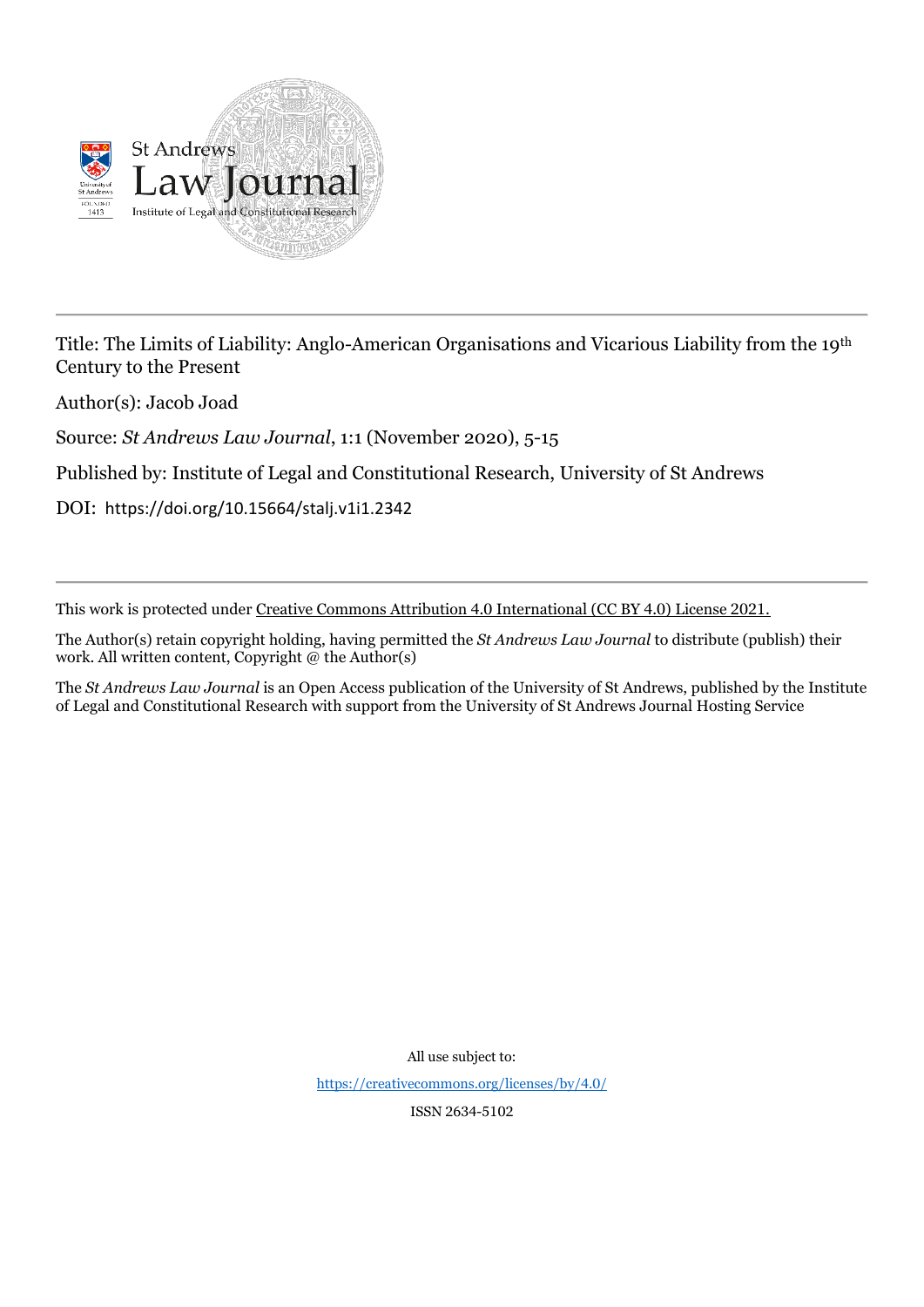# The Limits of Liability: Anglo-American Organisations and Vicarious Liability from the 19th Century to the Present

By Jacob Joad

# |Preamble|

| *This paper, 'Limits of Liability', shall focus on the recent history of the concept of vicarious liability in Anglo-American common law from the 19th century to the present.* |

Vicarious liability – often called *respondeat superior* in the United States – concerns holding employers ('masters') liable for torts committed by their employees ('servants'), even when the employer is not at fault. In Anglo-American common law, it has been a principle for over 150 years.<sup>1</sup> There are references to the doctrine in cases dating back to the Middle Ages, but vicarious liability primarily evolved into its modern form in the nineteenth century. Such a development was driven by the necessities of the industrial age, with increasing technological and commercial development creating a more 'fertile' environment for claims involving the doctrine.<sup>2</sup> As time has worn on and businesses have become larger, however, vicarious liability has been applied in cases where the employee-employer relationship has been increasingly distant and the tort committed increasingly contrary to the tortfeasor's 'scope of employment'. Subsequently, organisations in England and the United States at present must be increasingly weary of their employees or 'servants'. This paper will first give a historical overview of the development of vicarious liability before analysing the reasons in case law which have led to this situation in Anglo-American law, drawing upon twentieth-century legal scholarship from both sides of the Atlantic which plotted and commentated on the increasingly liberal application of vicarious liability. The paper will then view three common justifications for vicarious liability, which lend to the reasoning for the development of the doctrine. Finally, the paper will look at

<sup>1</sup> Green, *Respondeat Superior*

<sup>2</sup> Gilker, *Vicarious Liability in Tort*, 6-8.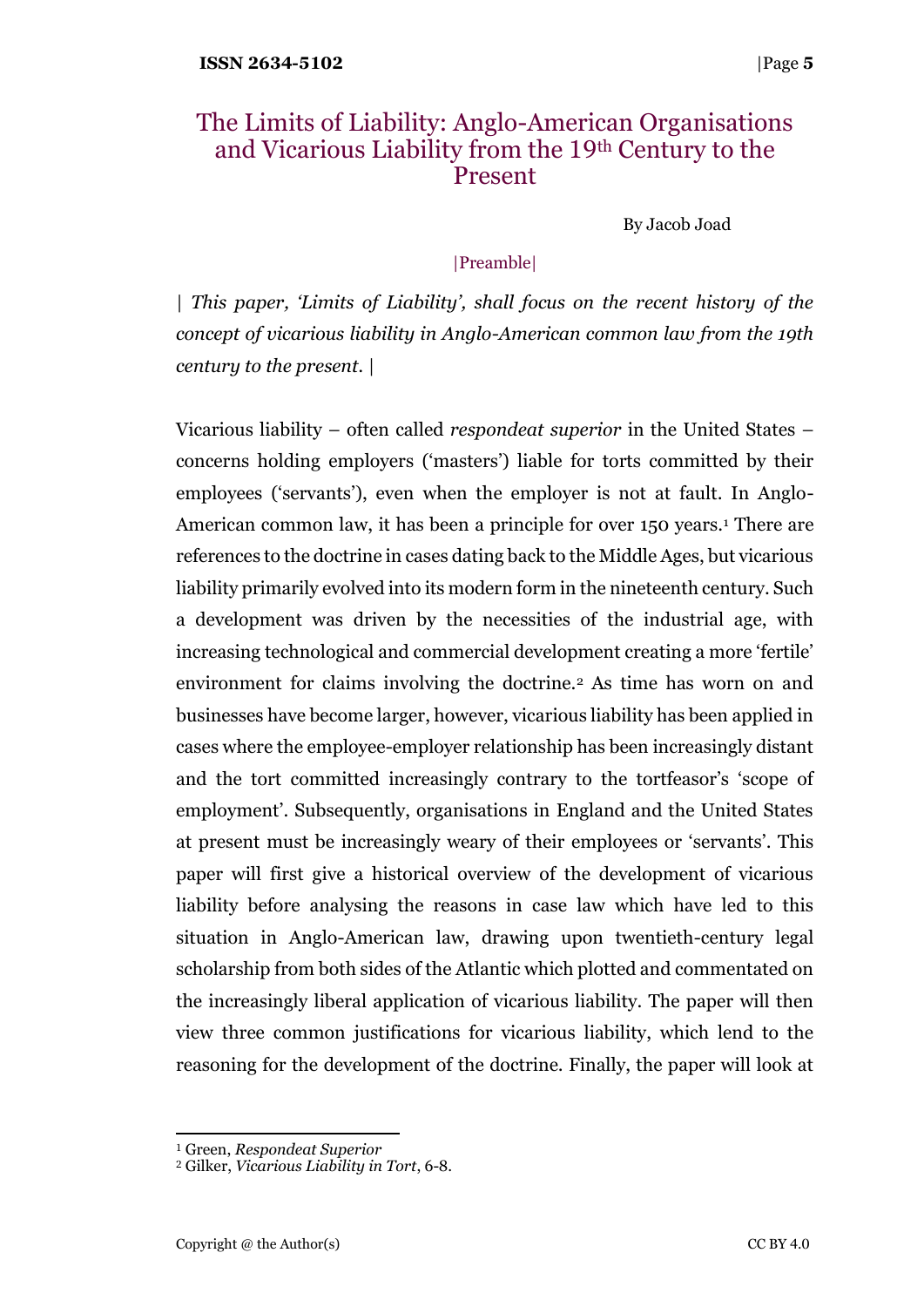very recent legislation, viewing possible issues for the doctrine in the near future.

The traceable development of vicarious liability in common law in England and the United States of America stretches back to the early to mid-nineteenth century. It was then when the basic principles were laid down as guidance for the application of vicarious liability. In the United States, *Wright v Wilcox* (1838) 19 Wend. (N.Y.) 343 established the principle that malicious intent by the servant in the course of employment removes the master's vicarious liability for the actions of their servant.<sup>3</sup> The court in that case also established the idea that a master is only responsible if it can be proved that the master assented to the servant's carrying out the tort.<sup>4</sup> In England, *Joel v Morison* (1834) established that the master was not vicariously liable if the servant acted "on a frolic of his own."<sup>5</sup> Essentially, England and the United States founded the doctrine on a similar 'test' – that is, the establishment of whether the servant was acting in the interest of their master or in the interest of themselves. Such a simple test received an initial, but mostly terminological, development in England in the 1860s, following cases including *Limpus v London General Omnibus Co* (1862), where "scope of employment" replaced "course of employment" (the latter used in *Joel v Morrison*) to ascertain whether assent from the master to the servant for their tort was implicitly given by being in the interest of the task(s) the servant was employed to do.<sup>6</sup> "Scope of employment" has since been a basis for determining the application of vicarious liability in English common law to the present. In America, malicious intent as an exemption from vicarious liability was overturned as a legal distinction soon after *Wright v Wilcox*, but malice was still considered when determining vicarious liability in courts.<sup>7</sup> Around the turn of the twentieth century, another distinction emerged affecting the application of vicarious liability in both England and America. Allan W. Leiser pointed out in 1956 that vicarious liability was applied more reluctantly in the United States when the

<sup>3</sup> *Master and Servant*, 186

<sup>4</sup> Brill, *The Liability of an Employer*, 4.

 $5(1834)$  6 C & P  $501$ .

<sup>6</sup> (1862) 1 H & C 526.

<sup>7</sup> *Master and Servant*, 186.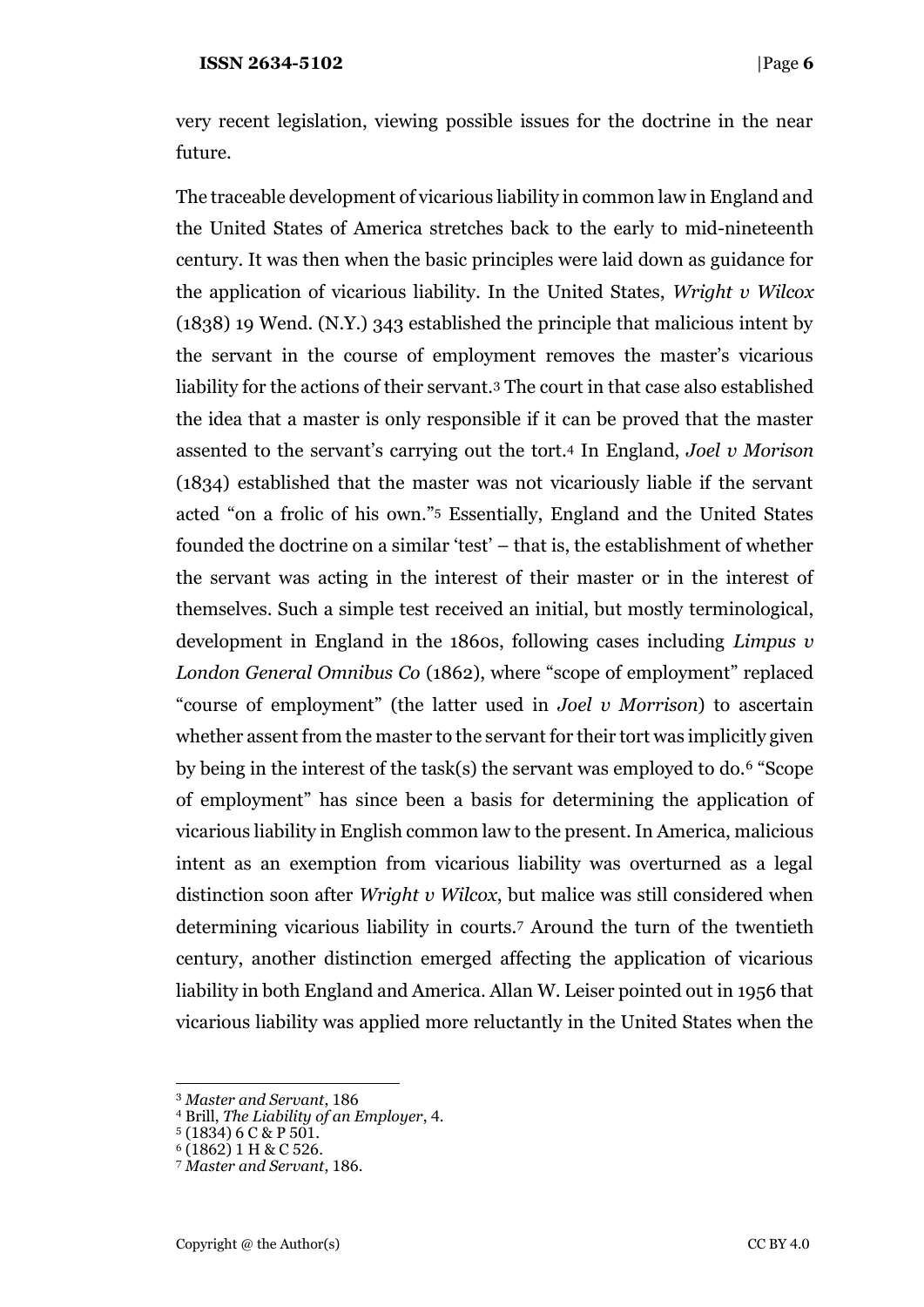servant had committed a wilful act, rather than a negligent one. The Michigan and Texas courts, in cases in 1911 and 1891 respectively, reasoned that wilful acts were less predictable than negligent ones and, as such, fall outside the scope of employment.<sup>8</sup> A different distinction emerged in English law. In *Lloyd v Grace, Smith & Co* (1912), no distinction between wilful and negligent acts was added. Instead, overturning the old precedent that, in the words of Willes J, the act must be "for the master's benefit", the House of Lords deemed that the fraudulent acts of a managing clerk in a solicitor's firm did not have to benefit the firm in order to hold the firm vicariously liable.<sup>9</sup> As such, the idea that vicarious liability should only be applied to cases where the master benefitted from the tort was removed from the law.

By the mid-twentieth century the exemption of wilful acts from vicarious liability was overturned in the United States, giving way to a definition similar to that in English common law. The wilfulness exemption to the doctrine was overturned in a Virginia case (among others) in 1948, where it was deemed that the master was vicariously liable if the wilful act was committed in the interest of the master's business. A more radical 'liberalisation' of the doctrine emerged in a 1955 Georgia court case, which saw the distinction move between determining whether the servant had *willingly stepped out of his employment*, to whether the servant's act was *sufficiently close in connection to their employment* to hold the master vicariously liable for it.<sup>10</sup>

This 'close connection test' has been the emphasis of vicarious liability cases in England since the end of the twentieth century. The change has shifted the paradigm of vicarious liability further away from the nineteenth century 'wilful' and 'master's benefit' considerations. *Lister v Hesley Hall Ltd* (2001) was a mark of this change. In this case, the warden of a boarding annex of a school was found guilty of sexually abusing the boys in the annex. A Court of Appeal decision rejected the initial claim of vicarious liability against Hesley Hall Ltd, but an appeal in the House of Lords found Hesley Hall Ltd vicariously liable for the sexual abuse of the boys by the warden, despite acting clearly

<sup>8</sup> Leiser, *Respondeat Superior*, 338-339.

<sup>9</sup> [1912] UKHL 606.

<sup>10</sup> Leiser, *Respondeat Superior*, 340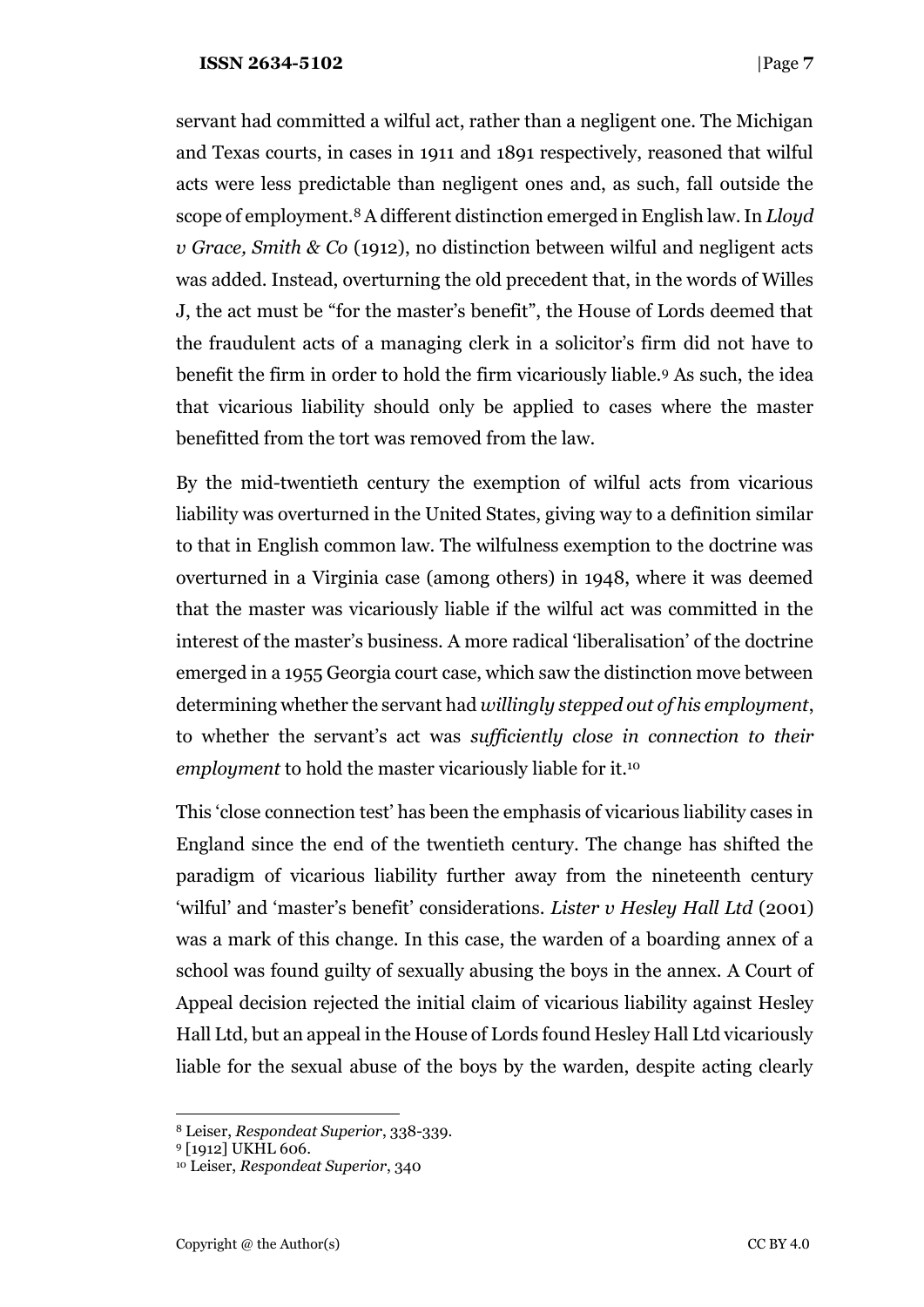outside the 'scope of employment'.<sup>11</sup> The doctrine of vicarious liability evolved in two ways in this case. Lister set the precedent that masters could be found vicariously liable for sexual abuse by servants and the opportunity to commit a tort – derived from the authority provided by their position as a servant – could lead to claims of the doctrine against employers. It must be noted that Lord Millett did draw upon the Australian case *Deatons Pty Ltd v Flew* (1949) 79 CLR 370 to distinguish how the 'opportunity' component is negated when a supervisor to the tortious servant is present when the tort is committed.<sup>12</sup> Nevertheless, *Lister v Hesley Hall* created a precedent which left vicarious liability open to further expansion. Indeed, more recent cases and appeals in English courts, such as *The Catholic Child Welfare Society v Various Claimants and the Institute of the Brothers of the Christian Schools and others*  (2012)<sup>13</sup> has demonstrated the result of this expansion. In this case (also called the 'Christian Brothers' case), the Institute of Brothers of Christian Schools was found vicariously liable for the sexual abuse of boys by the volunteers in the Institute (the 'brothers'), given the fact that the servants had been placed in relationships by the boys where there was a "significantly enhanced risk" of sexual abuse.<sup>14</sup>

Recent editions of legal reviews in the United States have highlighted a marked rigidity – compared to the English courts at least – in the application of the doctrine regarding sexual misconduct (the central issue of the 'Christian Brothers' case). Since the 1980s, courts in states including Georgia and Connecticut have dismissed vicarious liability claims involving intentional sexual misconduct by the servants.<sup>15</sup> The Californian courts in *Lisa M v. Henry Mayo Newhall* regarded "opportunity" to commit a tort alone insufficient for vicarious liability to hold; rather, an "emotional involvement" between the tortfeasor and victim and authority deemed as "coercive" are necessary for the doctrine to hold on the grounds of the 'scope of employment' angle.<sup>16</sup> Regarding religious 'masters', a doctrine has been established in the United

<sup>&</sup>lt;sup>11</sup> [2001] UKHL 22.

<sup>12</sup> [2001] UKHL 22, para 81.

<sup>&</sup>lt;sup>13</sup> [2012] UKSC 56.

<sup>14</sup> [2012] UKHL 56, para 85-87.

<sup>15</sup> Hornbeck, *Four Approaches*, 993-994.

<sup>16</sup> Sartor, *The Implications of Fearing v. Bucher*, 712.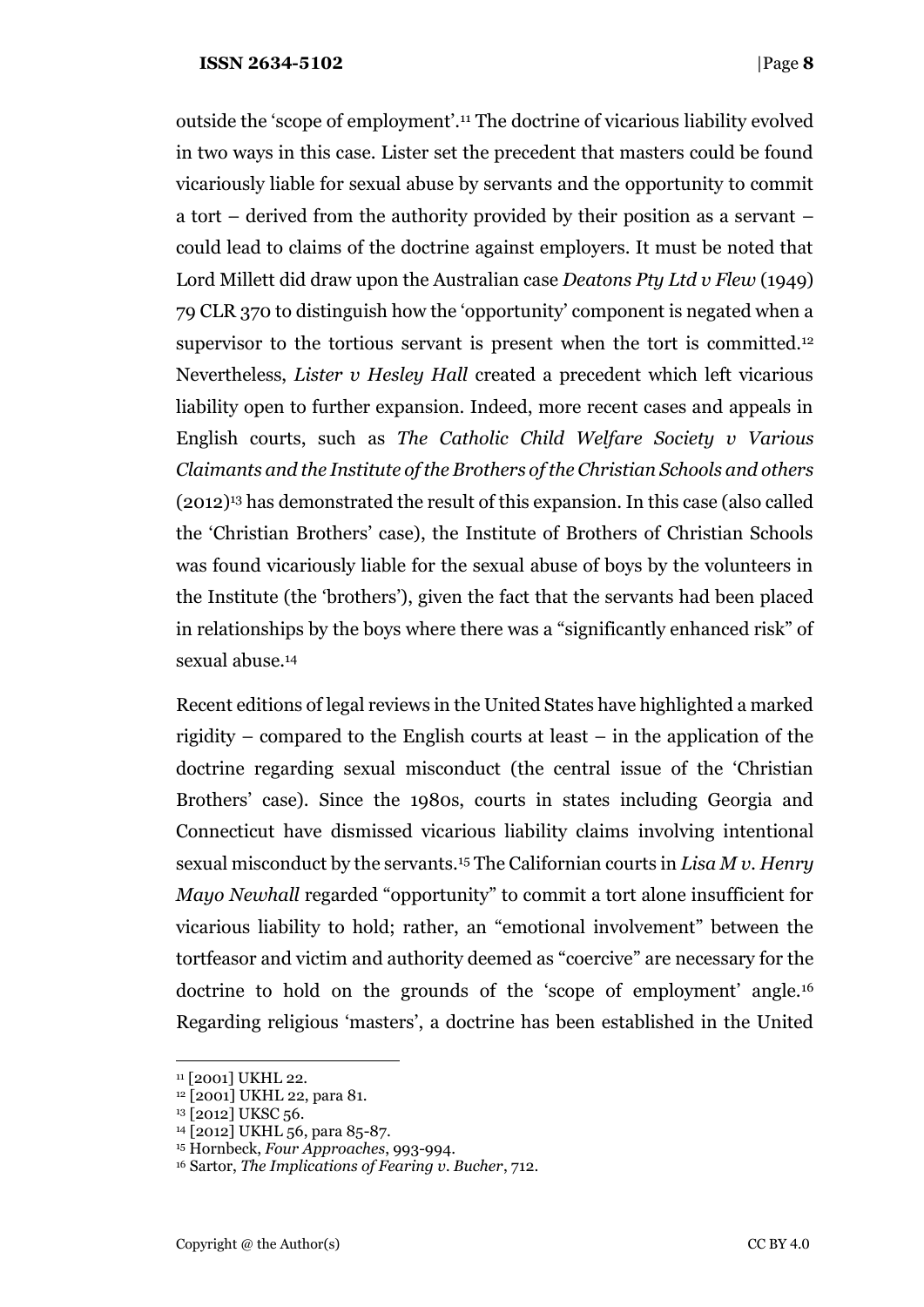States some call "church autonomy", whereby religious employers are treated (in a general sense) as not being liable for the torts of their servants. This doctrine is particularly pronounced with denominations like the Catholic Church, where sexual abuse by 'servants' is specifically forbidden. Some have questioned this doctrine, particularly since the aforementioned 'coercive authority' idea is very much applicable with many sexual abuse cases in the Catholic Church.<sup>17</sup>

As such, 'opportunity' to commit a tort, derived from the authority invested in a servant by the master, has become an important part of Anglo-American common law decisions on vicarious liability. The 'church autonomy' idea in American common law puts vicarious liability under greater constraints than in English common law. Are these constraints necessary? Just because the Catholic Church specifically forbids sexual assault should not mean that vicarious liability should be treated differently. The secular laws of both England and the United States explicitly forbid sexual assault, so why should a Church authority be any different? Later in the paper, a significant American case challenging this unusual exemption will be discussed. Before discussion of very recent legislation, an assessment of the various rationales for the doctrine of vicarious liability in Anglo-American common law should be made to fully understand why it exists in the expanded state it does today. Theories for the expansion of the doctrine are grounded in the fundamental idea that vicarious liability is ultimately a matter of public policy. Paragraph 40 of *Mohamud v WM Morrison Supermarkets Plc* (2016) made this much clear.<sup>18</sup> There is, though, a great deal of nuance to be considered within the sphere of public policy. Several theories have been suggested as to exactly why one might be held vicariously liable in increasingly extreme circumstances, which will now be discussed.

Firstly, arguably the most prominent theory justifying vicarious liability is that of the "deeper pockets" theory.<sup>19</sup> This idea is rather straightforward: it posits

<sup>17</sup> Hornbeck, *Four Approaches*, 997-998.

<sup>18</sup> [2016] UKSC 11, para 40.

<sup>19</sup> Luskin, *Caring About Corporate "Due Care", 304. Leiser, Respondeat Superior, 341. Brill, The Liability of an Employer, 2. Sykes, An Efficiency Analysis of Vicarious Liability*, 172.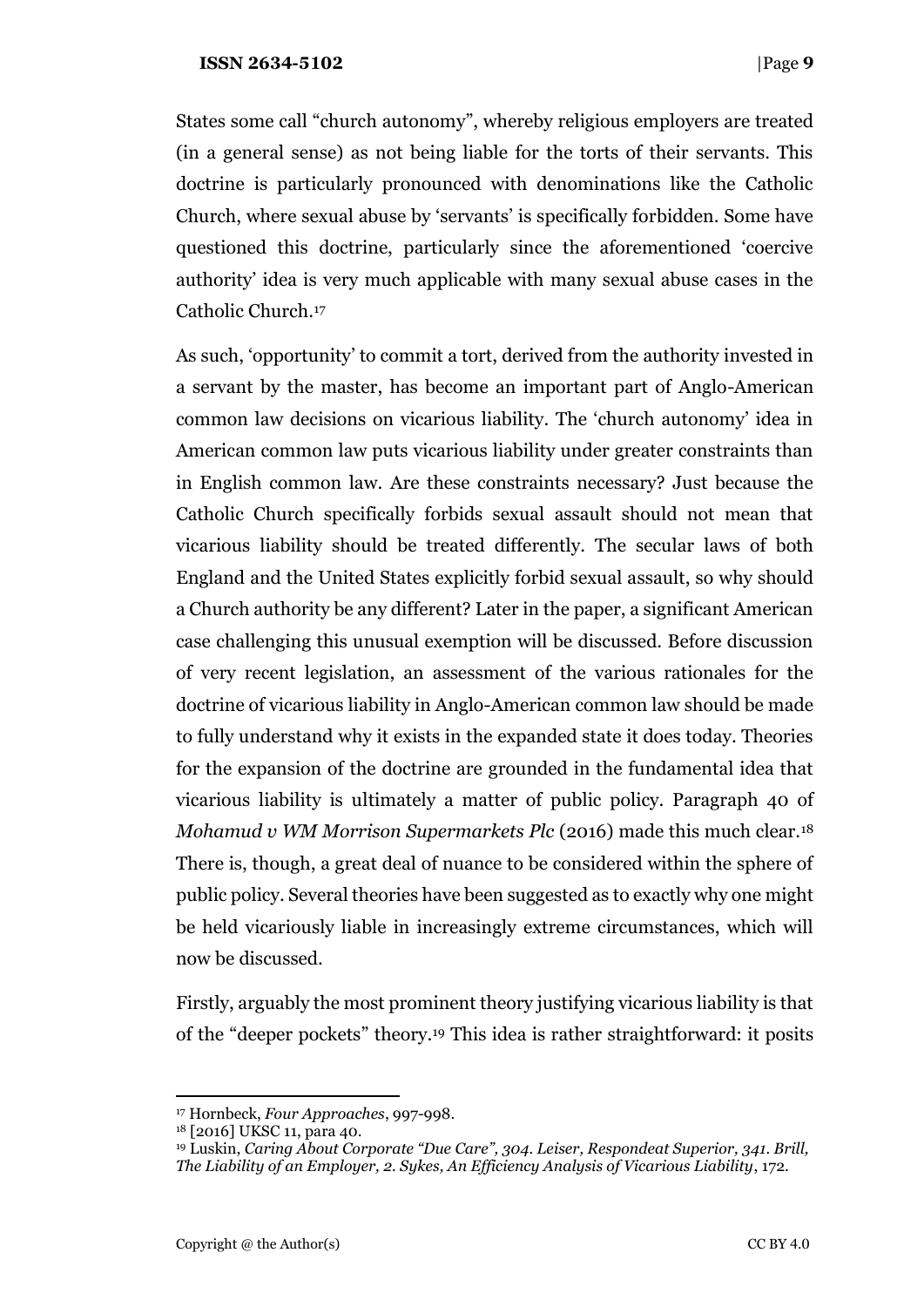that vicarious liability is claimed against 'masters' because they are often much better placed to compensate the victim of a servant's tort than the servant themselves.<sup>20</sup> It must be noted that this theory is not considered as *per se* sufficient justification for the application of the doctrine<sup>21</sup> – indeed, if this were (absurdly) the case, litigation would rarely be needed for vicarious liability. It does, however, fit well as a theory into the wider 'public policy' framework of the doctrine. Punishment of the servant is dealt with separately to vicarious liability cases but may not yield civil compensation for victims of the servant's tort. As such, it is only right that the party best placed to compensate for the actions of the servant – often the master – should offer compensation instead. As such, vicarious liability works to this end in that it compels the master to offer such compensation. The 'deeper pockets' rationale for vicarious liability is therefore understandable, though insufficient in itself as a reason for the expanding number of cases to which it is applied.

The second prominent justification for the doctrine is one based on fault. That a master has appointed a careless servant to a position of responsibility, or failed to supervise them appropriately, means that the master should therefore bear some of the burden of the servant's tort.<sup>22</sup> Indeed, the aforementioned Australian case *Deatons v Flew* – which has influenced English cases – the barmaid who committed the tort was being supervised and, subsequently, the bar was not charged as vicariously liable.23Though this justification is a sensible one, the implication for companies and other 'masters' is that they must ensure that their employees are constantly under authoritative monitoring from a superior in the company. In reality, how feasible is this? Businesses have to balance their human capital costs against the likelihood of a situation in which vicarious liability might arise. For example, in *Mohamud v WM Morrison Supermarkets Plc* (2016), Morrisons was held vicariously liable for the intentional assault of a customer by a petrol station attendant. Following a verbal altercation in the kiosk, the attendant left the kiosk to

<sup>20</sup> Brill, *The Liability of an Employer*, 2-3.

<sup>21</sup> Sykes, *An Efficiency Analysis of Vicarious Liability*, 172.

<sup>22</sup> Gilker, *Vicarious Liability*, 231.

<sup>23</sup> [2001] UKHL 22, para 81.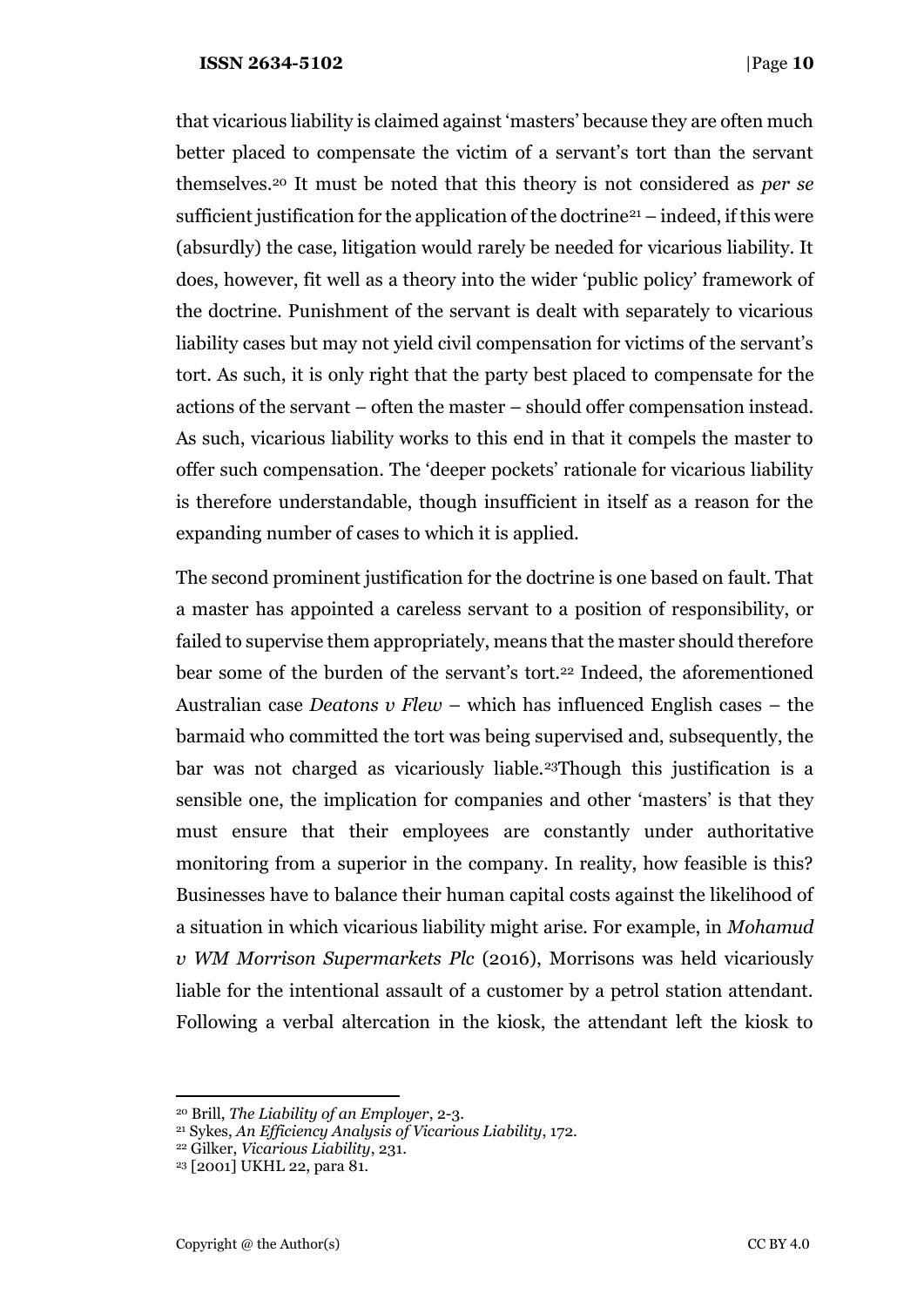pursue the customer, whom he then assaulted.<sup>24</sup> As such, is it really economically viable for Morrisons to constantly employ a supervisor in every petrol station to avoid the costs of a vicarious liability claim? It is understandable that courts have to uphold the social responsibility firms should have in society, which consists of – on a basic level – ensuring that their employees should follow the law. In many occupations, however, the risk of serious torts being committed within the 'scope of employment' should be incredibly small. On the other hand, consider a counterfactual in *Mohamud* briefly. If it was held that Morrisons was not vicariously liable for the assault of a customer by a petrol station attendant, it might encourage a *laissez-faire* attitude among firms to the actions of their employees. As such, this second justification is an essential axiom when making full case-by-case assessments of vicarious liability claims.

The third and final justification, closely linked with the second, is the deterrence idea. This idea suggests that vicarious liability has a net beneficial effect to society in that it encourages employers to be vigilant to their employees' behaviour and, subsequently, reduce the chances of tortious acts being committed by the employees to third parties.<sup>25</sup> Being the most able to influence the decision of their employees during their course of employment, it should be the responsibility of employers to protect against future harm. The deterrence argument is an important consideration in the application of vicarious liability to specific cases. In holding a 'master' as vicariously liable for their servant's actions, it sends a message not only to the master/employer in question, but *all* employers, that they should be wary of their servants' actions. The demerits of this approach to vicarious liability were partially discussed in the previous paragraph. Though there are many realistic measures which employers can take to prevent their employees from committing torts, business costs have to be measured against the likelihood of a serious tort occurring within the course of employment. This might seem like a very cold approach but, as a business, profit margins are naturally a vital consideration.

<sup>24</sup> 2016] UKSC 11

<sup>25</sup> Gilker, *Vicarious Liability*, 241-242.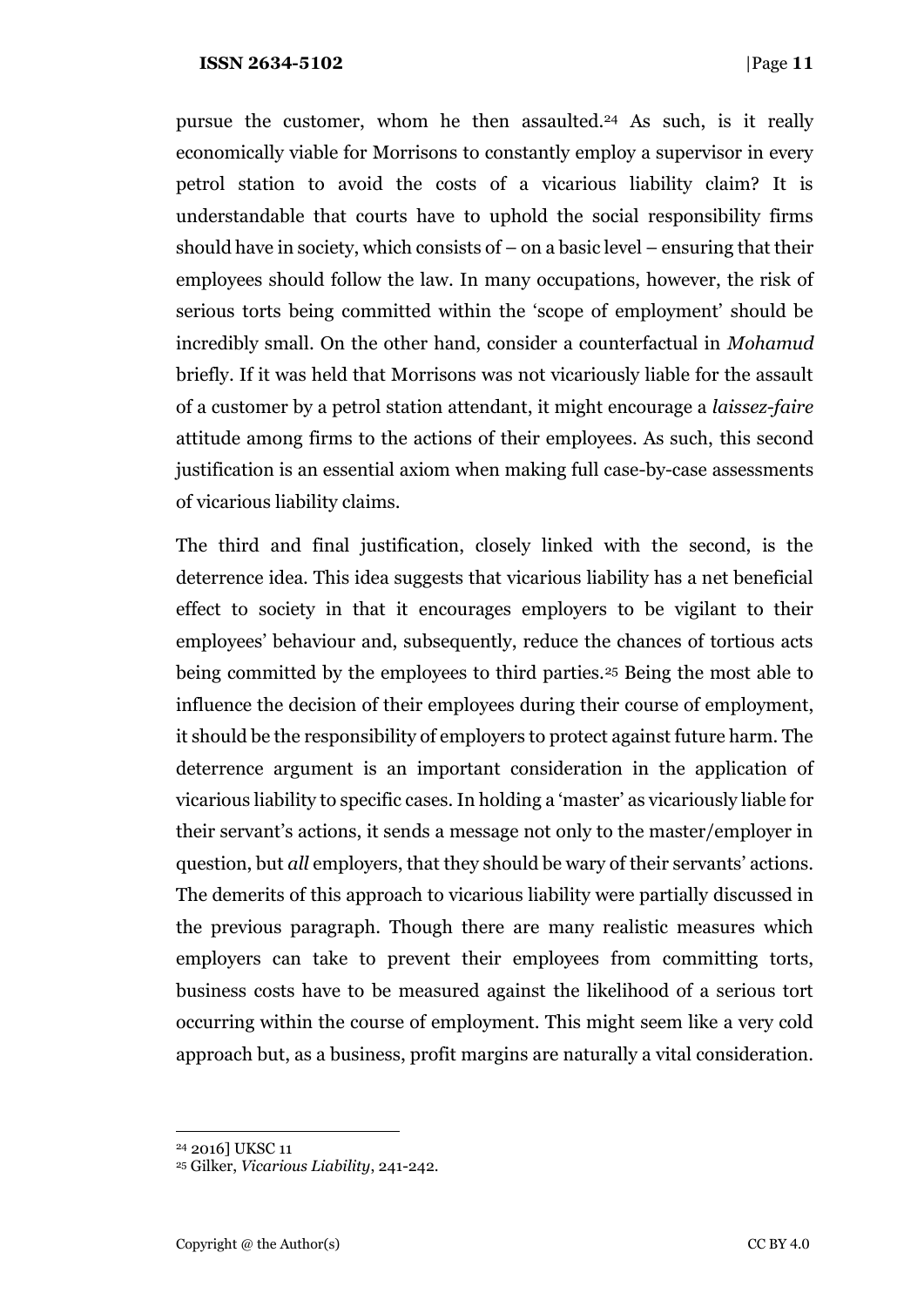Following on from the third justification, should considerations about the 'type' of employer be made? With businesses, the profit motive means that it might not be in the best interests of businesses to try their best to protect against employees' torts, as the costs of protection might outweigh any compensatory payments from a rare vicarious liability claim. There is also the additional element regarding firms that as paid employees, it is not unreasonable to suggest that servants have considered the risk of losing their financial livelihood before – or during – committing a specific tort. How effective, then, is 'deterrence' as a motive against private businesses? The financial burden of deterring torts is their largest consideration. Voluntary organisations, however, do not have to bear the cost considerations of salaried employees. To increase supervision of servants in a voluntary organisation is not subject to the cost considerations of salaried employees. As such, the 'deterrent' motive for enforcing vicarious liability should theoretically be more effective in voluntary groups than in businesses, as voluntary groups do not have to bear employment costs and can, as such, modify the structure of their organisations at a smaller expense than that of private firms.

It is clear that vicarious liability has expanded considerably from its nineteenth-century grounding, but some of this expansion is perfectly understandable. Common law is a system designed in such a manner so that law can move with the times. Indeed, vicarious liability has been, as Lord Philips said in 'Christian Brothers', "on the move."<sup>26</sup> But have the fundamental principles changed from the original essence of the doctrine? The 'scope of employment' test was the early basic foundation for vicarious liability, with the 'close connection' test seeking to provide a more expansive idea of 'scope', where actions were connected with opportunities presented by the authority of the employment. Recently, however, cases involving a vicarious liability claim have questioned the application of the doctrine to 'masters' beyond the form of a business constituting 'employer' and 'employees', including unincorporated associations, voluntary organisations, and the Catholic Church. To these groups, finding a 'close connection' is even more important,

<sup>&</sup>lt;sup>26</sup> [2012] UKSC 56.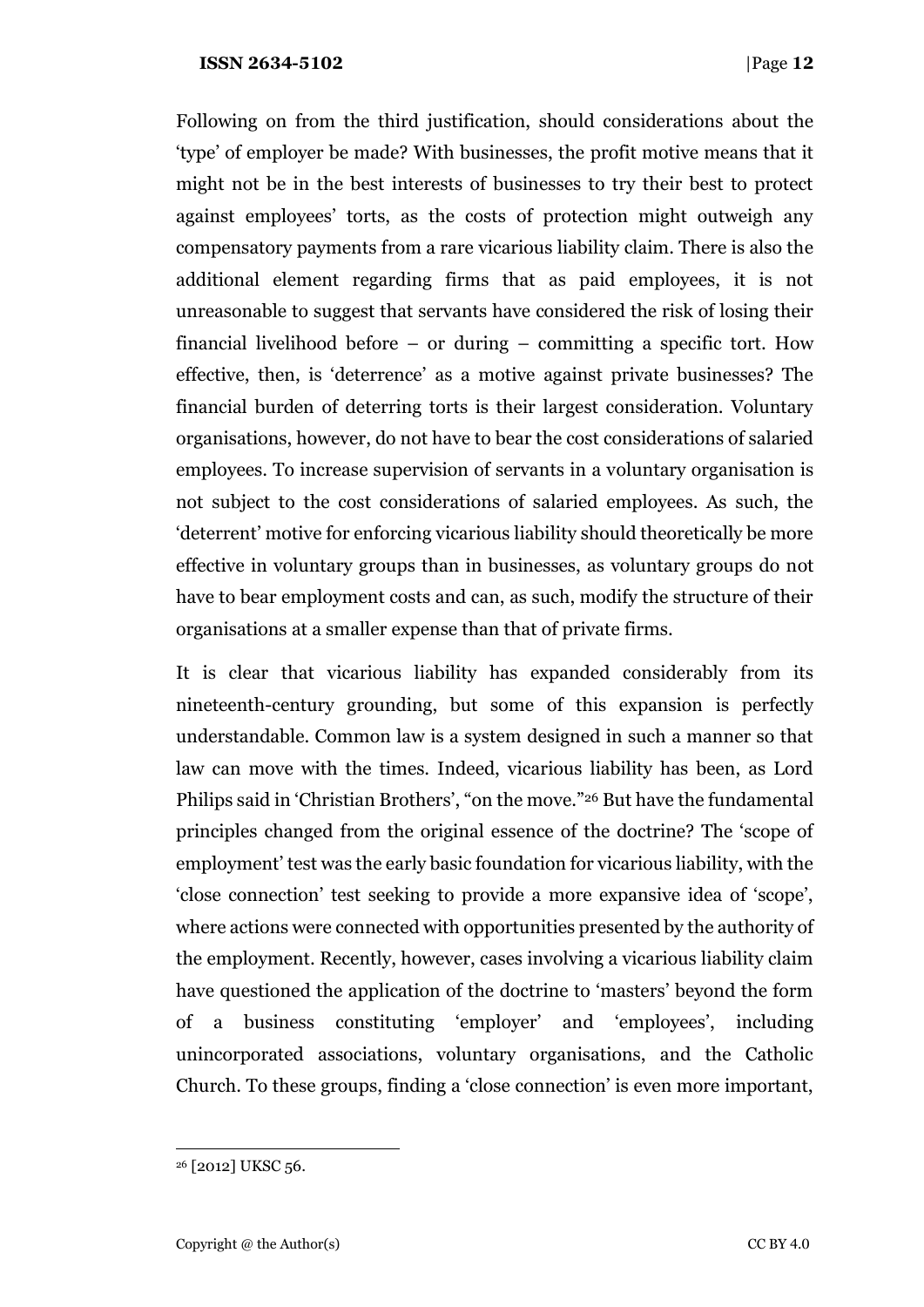since the level of control that the 'masters' have over 'servants' who are not direct employees is not as clear prima facie as in a standard employment relationship.

Though vicarious liability has seen movement in the past two decades, two recent UK Supreme Court decisions might have brought this movement to a necessary halt. The judgments of *WM Morrison Supermarkets plc v Various Claimants* (2020)<sup>27</sup> and *Barclays Bank plc v Various Claimants* (2020)<sup>28</sup> were both given on the same day this year, holding that both WM Morrison Supermarkets plc and Barclays Bank plc were not vicariously liable for the torts of their 'servants.' In the former case, an internal auditor of Morrisons breached the Data Protection Act by sending the payroll data of over 100,000 Morrisons employees to three UK newspapers. The task he had originally been assigned to do was to share the payroll data with KPMG so that they could test their accuracy in an external audit. The Supreme Court held that the internal auditor was acting outside the scope of the tasks assigned to him, stating that the "opportunity" to commit the tort alone did not mean that Morrisons was vicariously liable.<sup>29</sup> In the latter case, a doctor, as an independent contractor used by Barclays Bank plc, was tasked with carrying out the medical examinations in Barclays's application process. The doctor sexually abused some of the applicants during the medical examinations. The Supreme Court held that Barclays was not vicariously liable for the sexual abuse by the doctor on the basis that his relationship with Barclays was not close enough to be construed as employment, hence representing the modern importance of indirect master-servant relationships in vicarious liability cases today.<sup>30</sup>

The significance of the UK Supreme Court's repudiating the continued expansion of vicarious liability is that the Supreme Court has now set definite limits of vicarious liability as a doctrine. There has been no change of the principles of vicarious liability which could warrant further expansion; indeed, 'scope of employment' seems as relevant a consideration now as it did in the

<sup>27</sup> [2020] UKSC 12.

<sup>&</sup>lt;sup>28</sup> [2020] UKSC 13.

<sup>29</sup> [2020] UKSC 12.

<sup>30</sup> [2020] UKSC 13.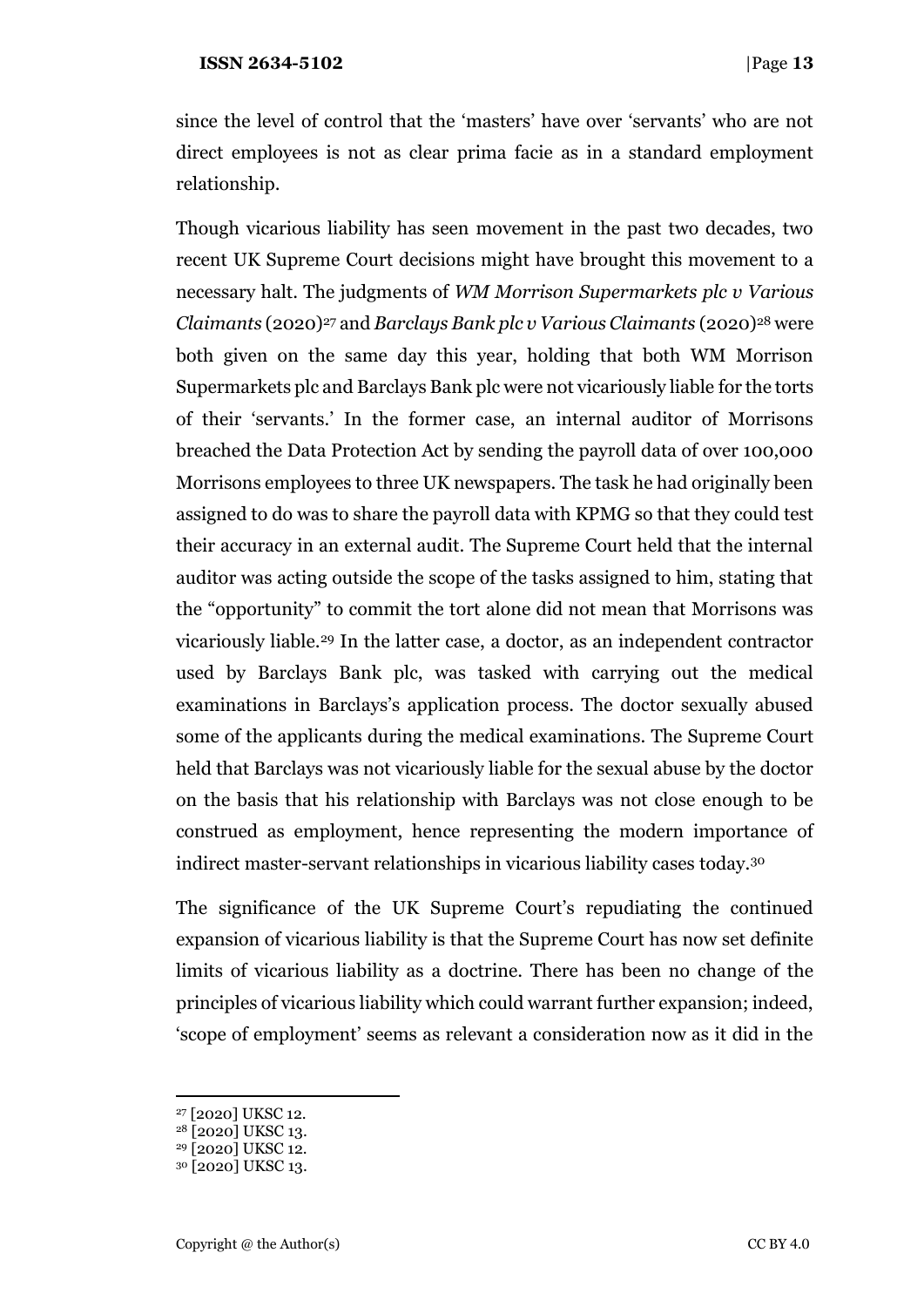nineteenth century. The 'close connection' test had to be made as a necessary consideration of how servants can abuse the authority handed to them by their masters. But the important principle of these decisions is that the courts of England will now be able to more clearly identify instances where vicarious liability should not be held. As such, it may help set the doctrine 'on ice' for a time, given that vicarious liability has expanded considerably since the nineteenth century and courts should be weary of 'overexpansion'. By bringing more 'master-servant' style relationships into the fold of vicarious liability, courts have the potential to inhibit judicial economy, even when public policy considerations are made. The situation in American common law stands at a similar point. Though American courts have been reluctant in applying the doctrine both in instances of intentional torts and when religious employers are involved, cases like *Fearing v Bucher 977* P.2d 1163 (Or. 1999) have put institutions of religious faith under greater scrutiny and suggests that the intentional torts exemption is being moved aside.31'Gig economy' jobs are set to be the new frontier of the vicarious liability doctrine. Though it is rare for firms hiring independent contractors to be held as vicariously liable unless there is a "high level of control",<sup>32</sup> people who work for firms like Uber straddle the line between independent contractor and employee. As a result, US courts have expressed difficulty in providing an exact definition for 'master-servant' relationships in this grey area.<sup>33</sup>

Anglo-American courts will undoubtedly continue to struggle defining the exact boundaries of vicarious liability, particularly with the increasing complexity of relationships which can be considered akin to employment. The largest recent developments have been about placing sexual abuse as being within the 'close connection' radius of vicarious liability tests. Religious employers have, as evidenced the judgments in *Fearing v Bucher* and 'Christian Brothers', found themselves increasingly within reach of vicarious liability. Courts have recognised that "spiritual authority" offered by roles in a religious organisation can lead to these 'servants' committing torts,

<sup>31</sup> Sartor, *The Implications of Fearing v. Bucher*, 690-691. Patrick Hornbeck, *Four Approaches*, 1030.

<sup>32</sup> Pager, Priest, *Redeeming Globalization*, 2490.

<sup>33</sup> Vazquez, *The Sharing Revolution*, 650-651.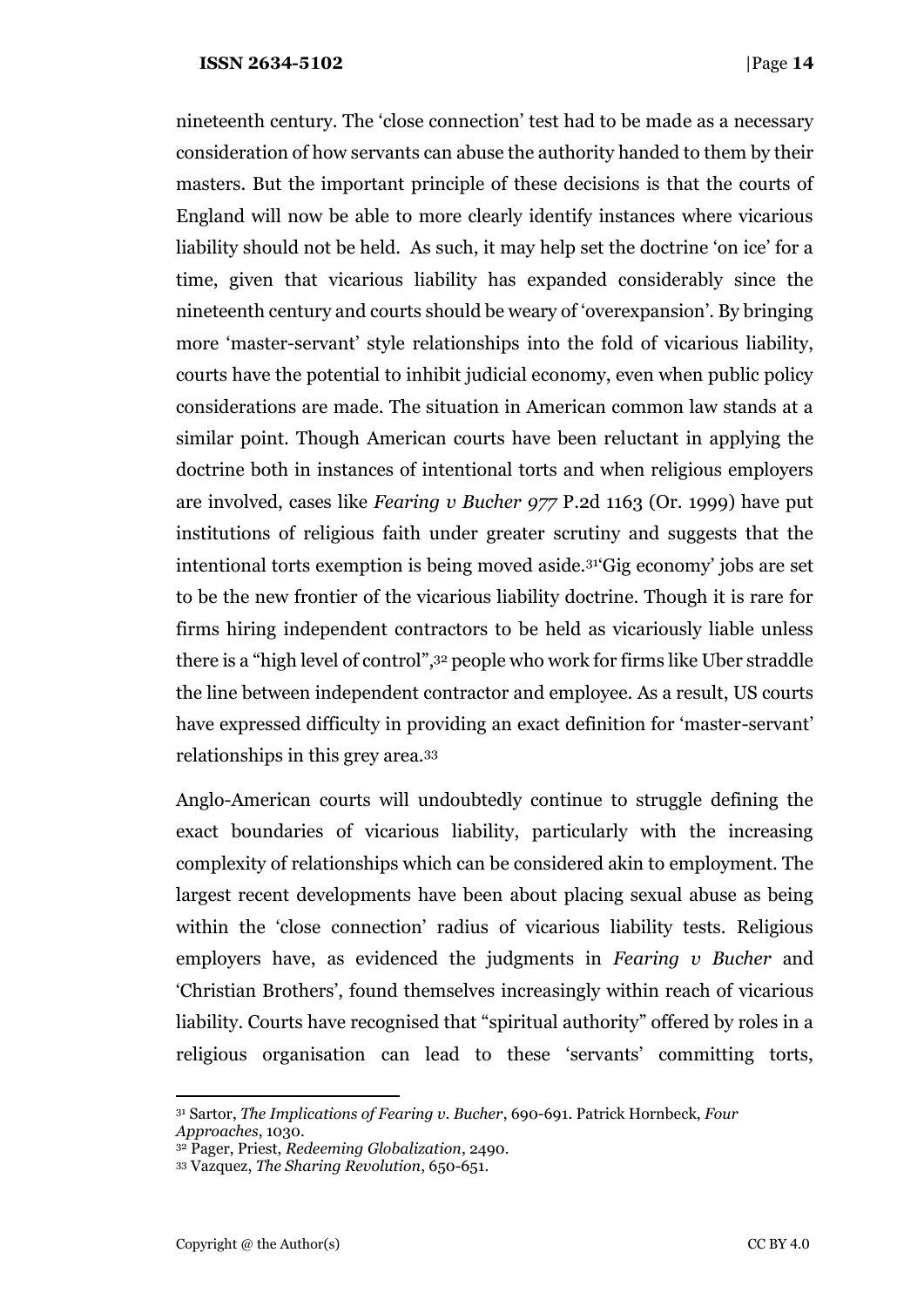subsequently meaning that religious organisations can equally be found vicariously liable as 'servants.'<sup>34</sup> Wilful torts and torts for the servant's benefit can now result in successful vicarious liability claims against masters, representing the largest contrasts in the doctrine between the nineteenth century and the present. Nevertheless, these aspects are still important considerations in cases today. In *Mohamud*, the fact that the servant told the third party not to return to the petrol station suggested that the servant was acting to benefit the master, ultimately contributing to the judgment that Morrisons was vicariously liable.<sup>35</sup> The two aforementioned 2020 UK Supreme Court decisions suggest that limits to the expansion of the doctrine are now being set – for the time being. In America, the blurring of the independent contractor exemption may lead to further expansion of vicarious liability. When deciding whether to expand the doctrine further, however, the courts should always remember *why* they are doing it. When holding organisations vicariously liable, courts must bear in mind the public policy implications of doing so. The actual tests for vicarious liability – the 'close connection' and 'scope of employment' tests – are of course vital to the outcomes of cases, but when judgments are on the fence, what really needs to be asked is whether the outcome of the case will actually deter future torts. The UK Supreme Court's recent judgments suggests that some 'limits of liability' may have indeed been set, but the proliferation of employers and 'servant' roles in the 'gig economy' means that those limits might yet be pushed further.

<sup>34</sup> Hornbeck, *Four Approaches*, 1027-1028.

<sup>35</sup> [2016] UKSC 11, para 47.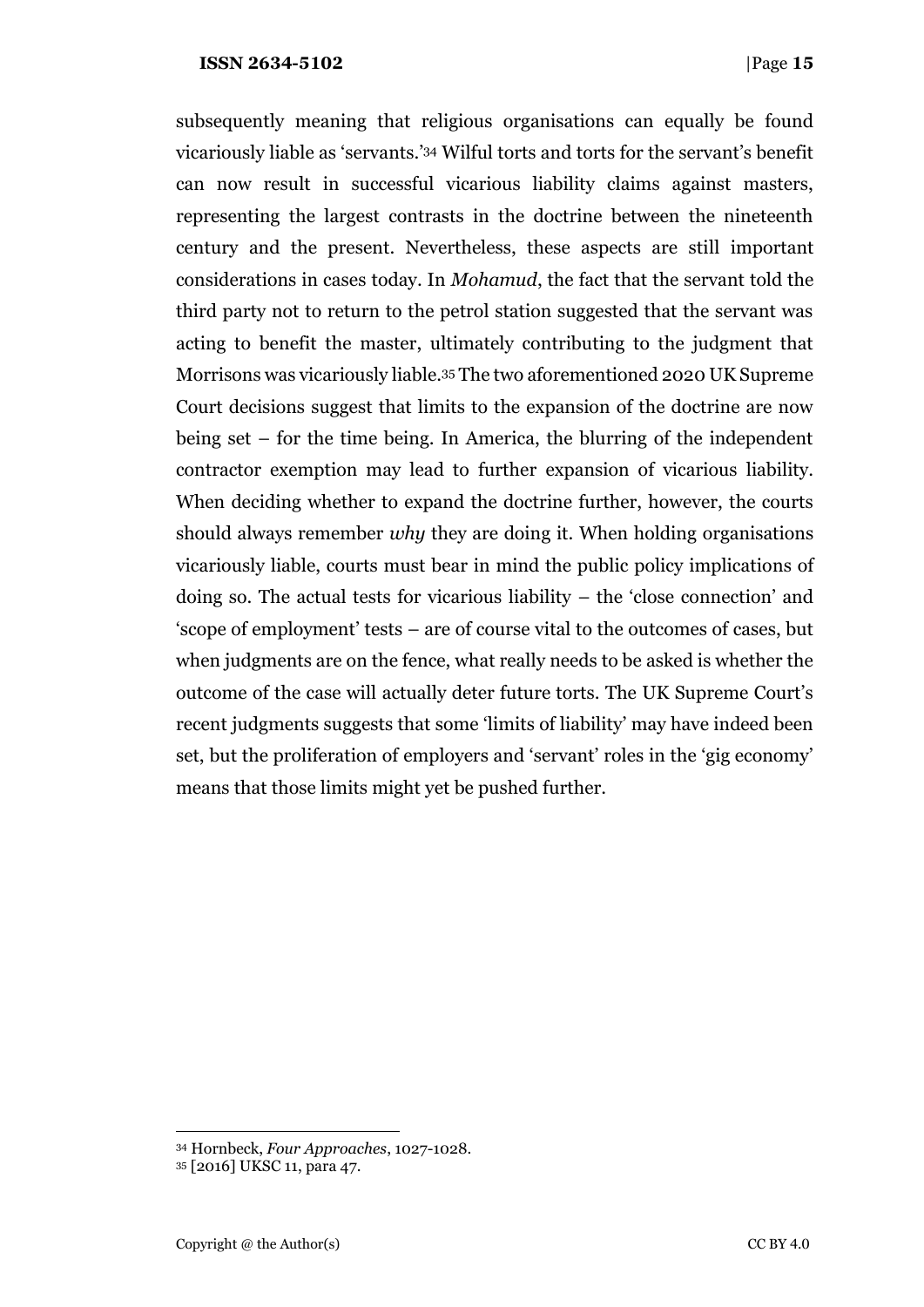## **Bibliography**

### **Primary Cases**

(1834) 6 C & P 501.

(1862) 1 H & C 526.

[1912] UKHL 606.

[2001] UKHL 22.

[2012] UKSC 56.

[2016] UKSC 11.

[2020] UKSC 12.

[2020] UKSC 13.

## **Secondary Texts**

Brill, Ralph L. "The Liability of an Employer for the Wilful Torts of his Servants."

Chicago-Kent Law Review 45 (April 1968): 1-34.

Gilker, Paula. Vicarious Liability in Tort. Cambridge: Cambridge University Press, 2010.

Green, Gary S. "Respondeat Superior." Encyclopaedia Britannica. Accessed 06 November 2020.

[https://www.britannica.com/topic/respondeat-superior.](https://www.britannica.com/topic/respondeat-superior)

Hornbeck, Patrick. "Respondeat Superior Vicarious Liability for Clergy Sexual Abuse: Four Approaches." Buffalo Law Review 68, no. 4 (August 2020): 975-1036.

Leiser, Allan W. "Respondeat Superior – Intentional Torts as Being Within the Scope of Employment." Marquette Law Review 40, no. 3 (Winter 1956-57): 337- 344.

Luskin, Robert. "Caring About Corporate "Due Care": Why Criminal Respondeat Superior Liability Outreaches its Justification". American Criminal Law Review 57 (Spring 2020): 303-330.

Pager, Sean A., Eric Priest. "Redeeming Globalization through Unfair Competition Law." Cardozo Law Review 41, no. 6 (2020): 2435-2520.

"Master and Servant: Liability of a Master for the Assaults of His Servant." California Law Review 17, no. 2 (January 1929): 185-187.